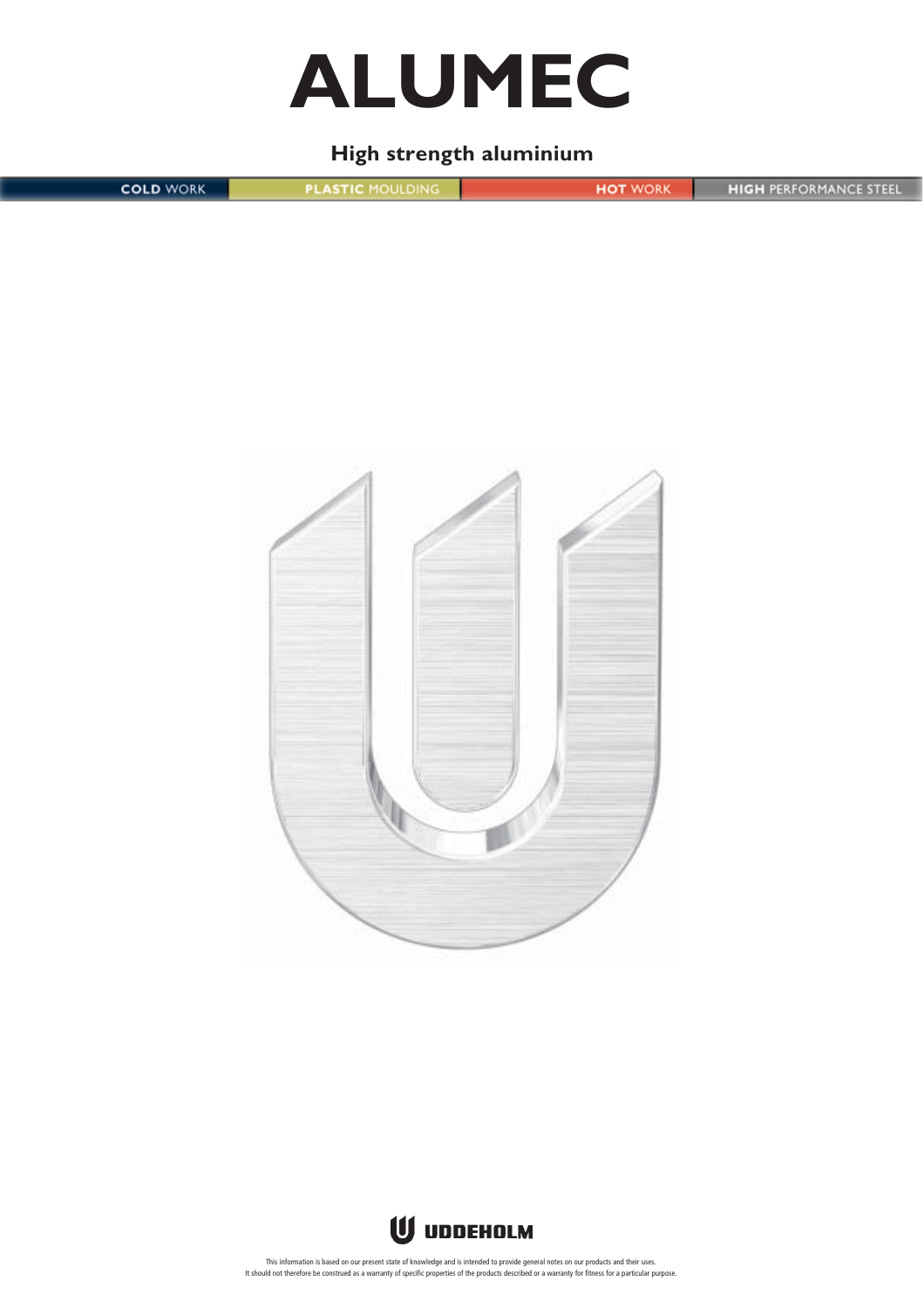## **General**

Alumec is a high strength aluminium alloy supplied in the form of hot rolled, heat treated plate. It undergoes a special cold stretching operation for maximum stress relieving. Thanks to its high strength and good stability, Alumec has become widely used in the tooling industry.

Alumec has the following characteristics which make it suitable for many types of tools especially plastics moulds:

**• Excellent Machinability**

High cutting speeds, reduced machining time, lower tooling costs, quicker deliveries.

**• Low Weight**

The low weight, which is approximately 1/3 of the weight of steel, allows easier and more convenient tool handling. Low inertia makes it possible to speed up closing and opening of moulds.

- **• High Thermal Conductivity** Cycle times are reduced and less complicated cooling systems may be used.
- **• Good Stability**

A special stress relieving operation guarantees minimal deformation during and after machining.

**• Good Corrosion Resistance** Good resistance against all commonly used plastics materials.

**• Suitable for Surface Treatments** Alumec can be hard anodized, hard chromium or nickel plated for increased hardness, wear resistance and corrosion resistance.

# widely used in the tooling industry.<br>*Delivery condition:* heat treated to 146–180 Brinell. **Application areas**

The properties and characteristics which Alumec offers make it an ideal material for prototype tools and for moulding short and medium length production runs which are not subjected to high pressures or abrasive plastics. Considerably shorter tool making times, lower tooling costs and shorter cycle times give valuable savings both for the toolmaker and the tool user when using Alumec.

|                                                     | <b>Tooling Category</b> |               |                |              |
|-----------------------------------------------------|-------------------------|---------------|----------------|--------------|
| <b>Application Areas</b>                            | Proto-<br>types         | Short<br>runs | Medium<br>runs | Long<br>runs |
| Blow moulding                                       | x                       | x             | X              | X            |
| Vacuum forming                                      | x                       | X             | X              | X            |
| Foam moulding                                       | X                       | X             | X              | (X)          |
| RIM-moulding                                        | x                       | X             | X              | (X)          |
| Injection moulding<br>of thermoplastics             | x                       | X             | (X)            |              |
| Rubber moulding                                     | x                       | X             |                |              |
| Holders and support<br>plates, jigs and<br>fixtures |                         |               |                |              |

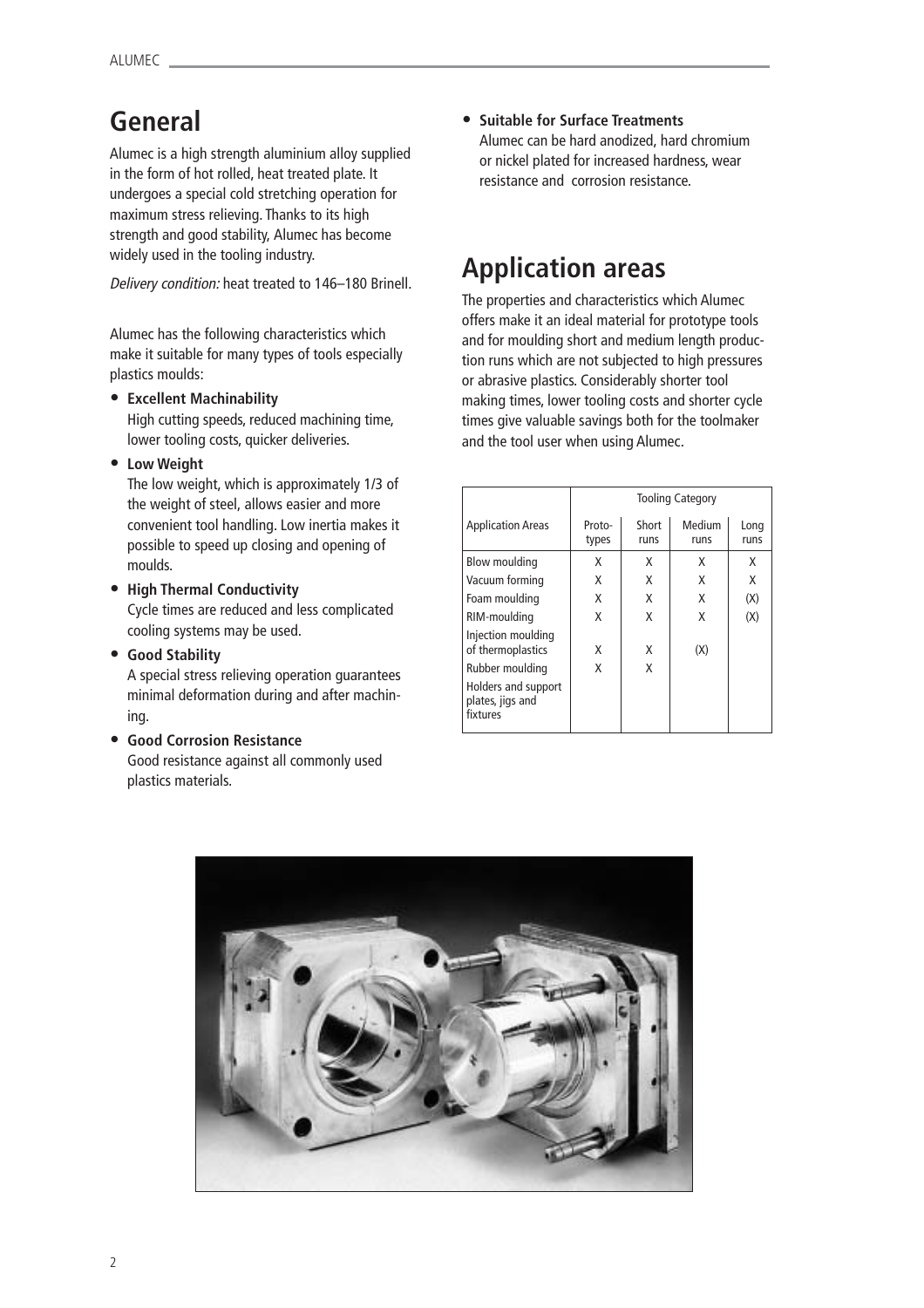# **Properties**

## **PHYSICAL DATA**

Values at room temperature unless stated otherwise.

| Density                                                                            | kg/m <sup>3</sup><br>$lbs/in^3$                | 2830<br>0.102                                |
|------------------------------------------------------------------------------------|------------------------------------------------|----------------------------------------------|
| Modulus of elasticity                                                              | $N/mm^2$<br>psi                                | 71 500<br>$10,3 \times 10^{6}$               |
| Coefficient of thermal expansion<br>per °C from 20°C to 100°C<br>per °F (68-212°F) |                                                | $23 \times 10^{-6}$<br>$12,8 \times 10^{-6}$ |
| Thermal conductivity                                                               | W/m °C<br>Btu in/ft <sup>2</sup> h $\degree$ F | 165<br>1 1 4 4                               |
| Specific heat                                                                      | J/kg $\degree$ C<br>Btu/lb. °F                 | 890<br>0.20                                  |

#### **TENSILE STRENGTH**

Tensile strength values, which for most practical purposes can be compared to compression strength values, should be regarded as typical. Values at room temperature for different plate thicknesses.

| Plate (thickness)          | Tensile strength | Yield strength |
|----------------------------|------------------|----------------|
| mm                         | $N/mm^2$         | $N/mm^2$       |
| $>10-50$                   | 590              | 550            |
| $> 50 - 100$               | 570              | 520            |
| $>100 - 150$               | 550              | 500            |
| $>150-200$                 | 535              | 485            |
| $>200-300$                 | 430              | 365            |
| Round bar (diameter)<br>mm |                  |                |
| 40                         | 680              | 630            |
| 100                        | 680              | 620            |
| 200                        | 670              | 610            |

Note that the plate is tested in the transverse direction and the round bar in the length direction.

### Hardness distribution through the plate cross section



## **Machining**

### **GENERAL**

A major advantage when machining aluminium alloys is the possibility of using high cutting speeds. The reason is the low cutting force needed compared with steel and brass. Because of the excellent combination of mechanical and physical properties in Alumec the maximum cutting speed possible is very high, when suitable cutting tools are used. When using high speed milling machines, cutting speeds exceeding 3 500 m/min. (11 500 ft./min.) has been used with good results.

## **CUTTING TOOL— DESIGN AND MATERIAL**

Although aluminium alloys give low cutting forces, it is necessary to use high quality cutting tools. In order to achieve the highest possible cutting speed the use of cemented carbide tools, especially during turning and end milling, is ideal.

The same cutting tools normally used for steel can also be used for machining of Alumec. However, for good production economy, tools with large positive angles should be used. The flute should have a large chip space and be polished to prevent chips clogging the cutter.

When sawing Alumec, a coarse tooth saw blade is recommended.

### **COOLING/LUBRICATION**

The purpose of cutting fluid is to cool the work piece and to lubricate the cutting tool. Because of the high cutting speeds possible when machining Alumec, cooling is important, although the heat conductivity of Alumec is very high. Good lubrication is of special importance during deep hole drilling, as there is a prolonged contact between chips and tool.

Cutting fluids recommended for steel may sometimes discolor the aluminium surface, if PH values are high. Most manufacturers of cutting fluid have universal fluids suitable for both steel and aluminum.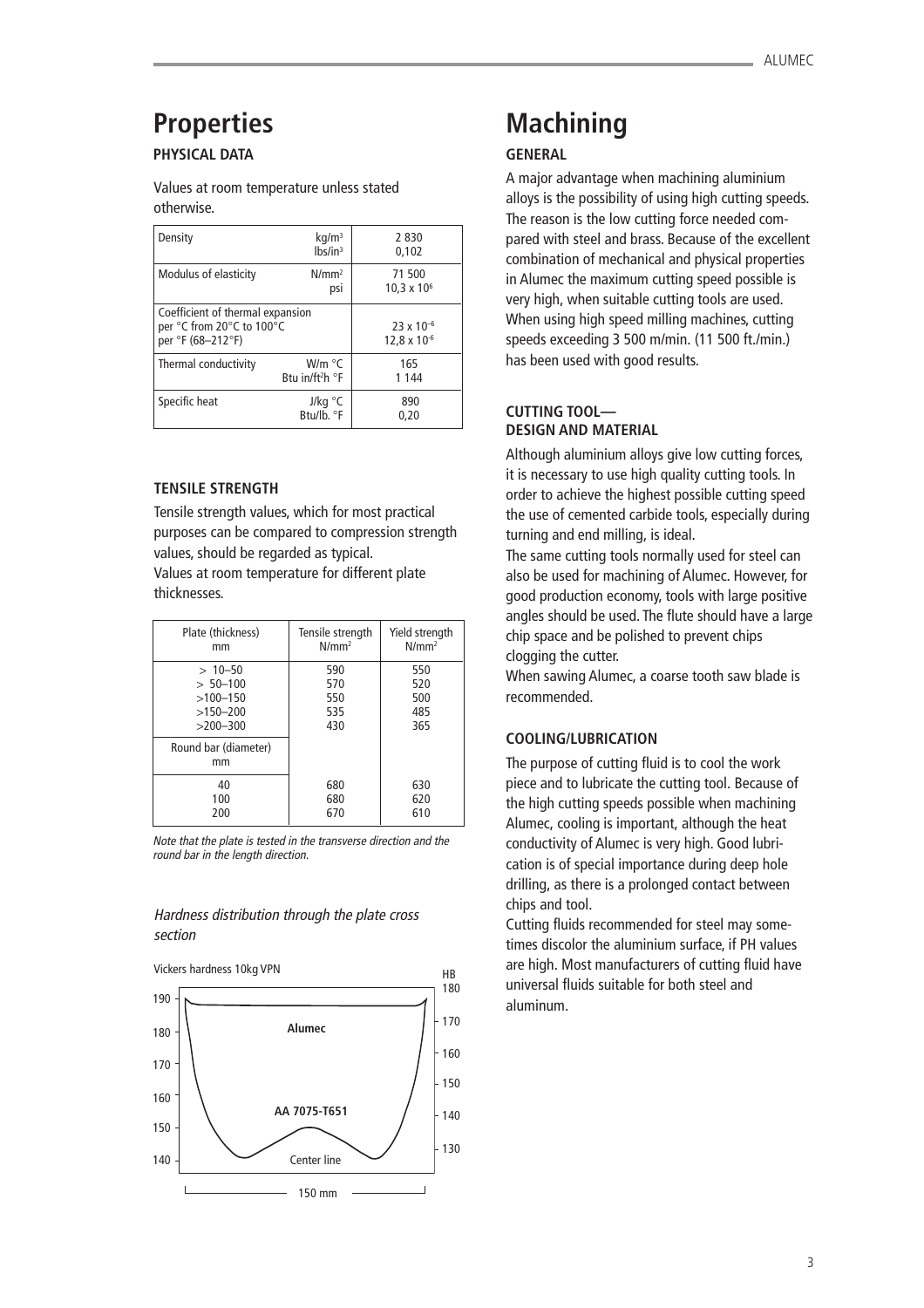## **Cutting data recommendations**

The cutting data below are to be considered as guiding values which must be adapted to existing local conditions.

### **TURNING**

|                                                | Rough<br>turning<br>with<br>carbide | Fine<br>turning<br>with<br>carbide | Fine<br>turning<br>with<br>PCD <sup>1</sup> | Turning<br>with high<br>speed<br>steel |
|------------------------------------------------|-------------------------------------|------------------------------------|---------------------------------------------|----------------------------------------|
| Cutting<br>speed $(v_c)$<br>m/min<br>f.p.m.    | 600-1200<br>1980-3960               | 1200-2500<br>3960-8250             | 600-1500<br>1980-4950                       | 250-300<br>825-990                     |
| Feed (f)<br>mm/r<br>i.p.r.                     | $0.3 - 1.0$<br>$0,012 - 0,04$       | $-0.3$<br>$-0.012$                 | $-0.3$<br>$-0,012$                          | $-0.3$<br>$-0,012$                     |
| Depth of<br>cut(a <sub>n</sub> )<br>mm<br>inch | $2 - 6$<br>$0,08 - 0,24$            | $0,5 - 2$<br>$0,02 - 0,08$         | $0,5 - 3$<br>$0,02 - 0,12$                  | $0, 5 - 3$<br>$0,02 - 0,12$            |
| Carbide<br>designation<br>ISO                  | K20                                 | K10                                |                                             |                                        |

1) Polycrystallin diamond.

### **MILLING**

**Face and square shoulder face milling**

|                                                | Rough<br>milling<br>with<br>carbide | Fine<br>milling<br>with<br>carbide | <b>Fine</b><br>milling<br>with<br>PCD <sup>1</sup> | Milling<br>with high<br>speed<br>steel |
|------------------------------------------------|-------------------------------------|------------------------------------|----------------------------------------------------|----------------------------------------|
| Cutting<br>speed<br>$(v_c)$<br>m/min<br>f.p.m. | 600-1000<br>1980-3300               | 1000-3000<br>3300-9900             | 800-4000<br>2650-13200                             | 250-400<br>825-1320                    |
| Feed $(f2)$<br>mm/tooth<br>in/tooth            | $0,2-0,6$<br>0,008-0,024            | $0,1-0,2$<br>$0,004 - 0,008$       | $0,05 - 0,2$<br>$0,002 - 0,008$                    | $-0,4$<br>$-0,016$                     |
| Depth of<br>cut $(a_n)$<br>mm<br>inch          | $2 - 8$<br>$0,08 - 0,32$            | $-2$<br>$-0,08$                    | $-2$<br>$-0,08$                                    | $-8$<br>$-0,32$                        |
| Carbide<br>desig-<br>nation<br>ISO             | K20                                 | K10                                |                                                    |                                        |

1) Polycrystallin diamond.

### **End milling**

|                                            | Solid<br>carbide                                             | Carbide<br>indexable insert                                  | High<br>speed steel                                          |
|--------------------------------------------|--------------------------------------------------------------|--------------------------------------------------------------|--------------------------------------------------------------|
| Cutting<br>speed $(vc)$<br>m/min<br>f.p.m. | 300-500<br>990-1650                                          | 300-500<br>990-1650                                          | 120-250<br>400-825                                           |
| Feed $(f2)$<br>mm/tooth<br>inch/tooth      | $0,03 - 0,20$ <sup>1)</sup><br>$0,001 - 0,008$ <sup>1)</sup> | $0,08 - 0,20$ <sup>1)</sup><br>$0,003 - 0,008$ <sup>1)</sup> | $0,05 - 0,35$ <sup>1)</sup><br>$0,002 - 0,014$ <sup>1)</sup> |
| Carbide<br>designation<br>ISO              |                                                              | K20                                                          |                                                              |

 $1)$  Depending on the radial depth of cut and cutter diameter.

## **DRILLING**

### **High speed steel twist drill<sup>1)</sup>**

| mm        | Drill diameter<br>inch | m/min     | Cutting speed $(v_2)$<br>f.p.m. | mm/r          | Feed (f)<br>i.p.r. |
|-----------|------------------------|-----------|---------------------------------|---------------|--------------------|
| $-5$      | $-3/16$                | $50 - 70$ | 165-230                         | $0.08 - 0.20$ | $0,003 - 0,008$    |
| $5 - 10$  | $3/16 - 3/8$           | $50 - 70$ | $165 - 230$                     | $0.20 - 0.30$ | $0.008 - 0.012$    |
| $10 - 15$ | $3/8 - 5/8$            | $50 - 70$ | 165-230                         | $0.30 - 0.35$ | $0,012 - 0,014$    |
| $15 - 20$ | $5/8 - 3/4$            | $50 - 70$ | 165-230                         | $0.35 - 0.40$ | $0.014 - 0.016$    |

<sup>1)</sup> Point angel 118° helix angle 16-30°.

#### **Carbide drill**

|                                              | Indexable<br>insert                     | Solid<br>carbide                       | Brazed<br>carbide <sup>1)</sup>        |
|----------------------------------------------|-----------------------------------------|----------------------------------------|----------------------------------------|
| Depth of cut<br>$(v_{c})$<br>m/min<br>f.p.m. | $200 - 400$<br>660-1320                 | 200-300<br>660-984                     | 150-250<br>495-825                     |
| Feed (f)<br>mm/r<br>I.p.r.                   | $0,05 - 0,25^{2}$<br>$0,002 - 0,01^{2}$ | $0,10-0,30^{2}$<br>$0,004 - 0,012^{2}$ | $0,15-0,35^{2}$<br>$0,006 - 0,014^{2}$ |

 $1)$  Drill with internal cooling channels and brazed carbide tip. 2) Depending on drill diameter.



Milling Alumec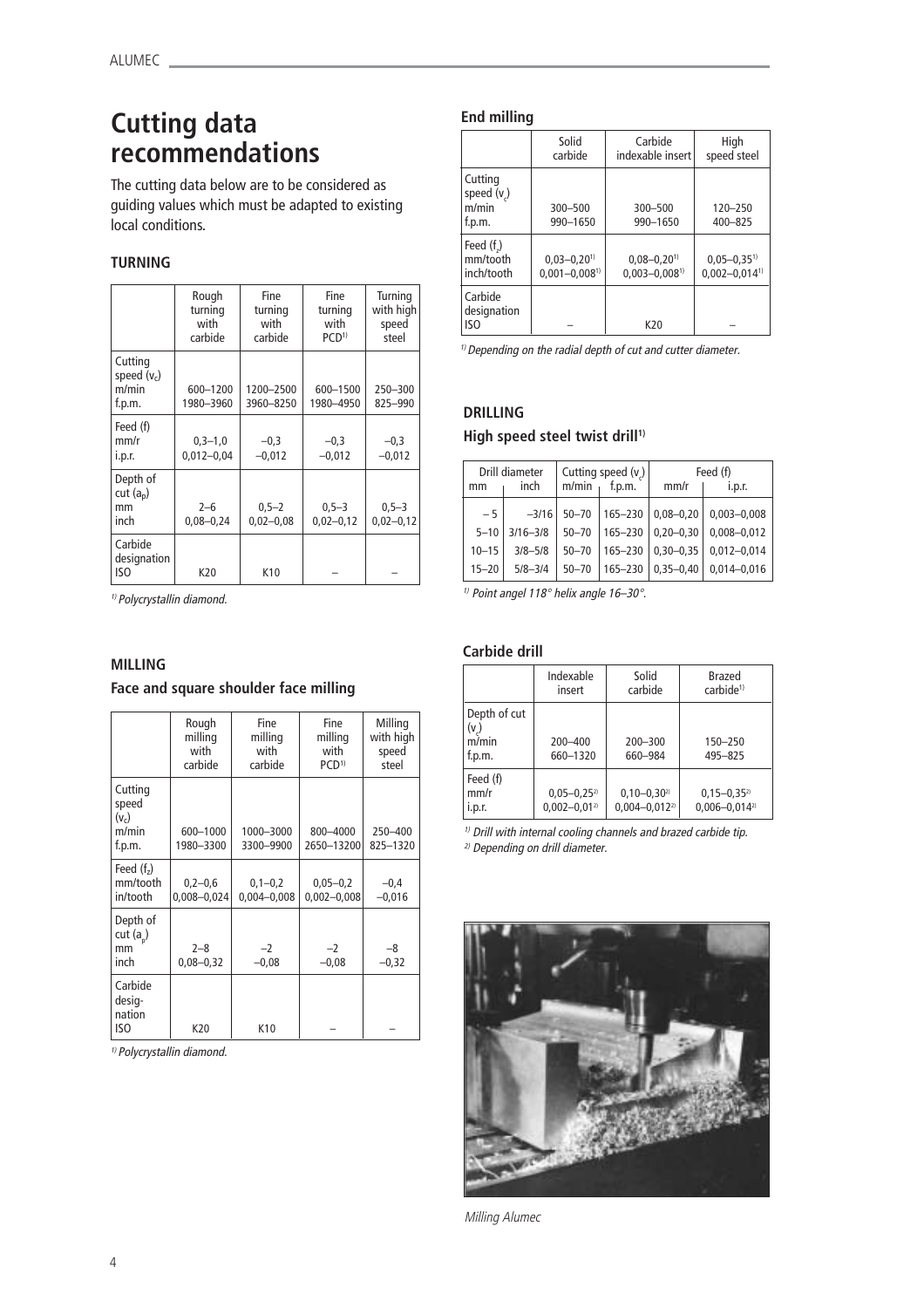#### **GRINDING**

A general grinding wheel recommendation is given below. For grinding of Alumec use silicon carbide abrasive. Cutting oil is recommended as grinding fluid.

| Type of grinding             | Wheel recommendation |
|------------------------------|----------------------|
| Face grinding straight wheel | C 46 H V             |
| Face grinding segments       | C 24 G V             |
| Cylindrical grinding         | $C$ 60 J V           |
| Internal grinding            | C 46 H V             |
| Profile grinding             | C 100 L V            |

## **Polishing guidelines**

## **GENERAL**

Maintain a clean work environment and ensure that the work piece is flushed with an appropriate industrial solvent to prevent accumulation of polishing debris.

Use large tools wherever possible to prevent high levels of localized pressure leading to surface degradation.

Renew grinding paper frequently and change direction of grinding between grades. When working towards a mirror finish use copious quantities of lubricant such as a light oil.

See separate leaflet "Polishing of Tool Steel" for detailed information on polishing.

#### **TECHNIQUES**

Both mechanical and manual techniques may be used. When seeking a mirror finish the use of power tools should be avoided.

#### **MEDIA**

Carborundum paper should be used for grinding starting with grades 300 through to 800. When seeking a mirror finish, continue with 1200 grade paper and if necessary followed with 6 micron/ 3 micron diamond paste.

## **Electrical Discharge Machining (EDM)**

Machine settings are similar to those used for steel but may need more power to stabilize. Metal removal rates are 3 to 4 times that of steel necessitating good flushing to avoid arcing. Copper electrodes give best results and show less wear. Roughing electrodes are rarely required.

## **Photo-etching**

Alumec is perfect for photo-etching thanks to its homogeneous structure.

## **Surface treatment**

## **HARD ANODISING**

Alumec can be hard anodised for higher wear resistance, giving a surface hardness equivalent to about 65 HRC in steel. Usual coating thickness is 20–50 µm. Anodising is used to a limited degree in mould cavities due to the difference in expansion of the surface layer relative to the underlying aluminium. This can lead to hairline cracking, spoiling the surface appearance of mouldings. This surface is usually acceptable on non-moulding tool parts, such as slides, wear guides, leader pins and bushes, ejector pins, etc.



Alumec is ideal for high-strength, lightweight die-sets.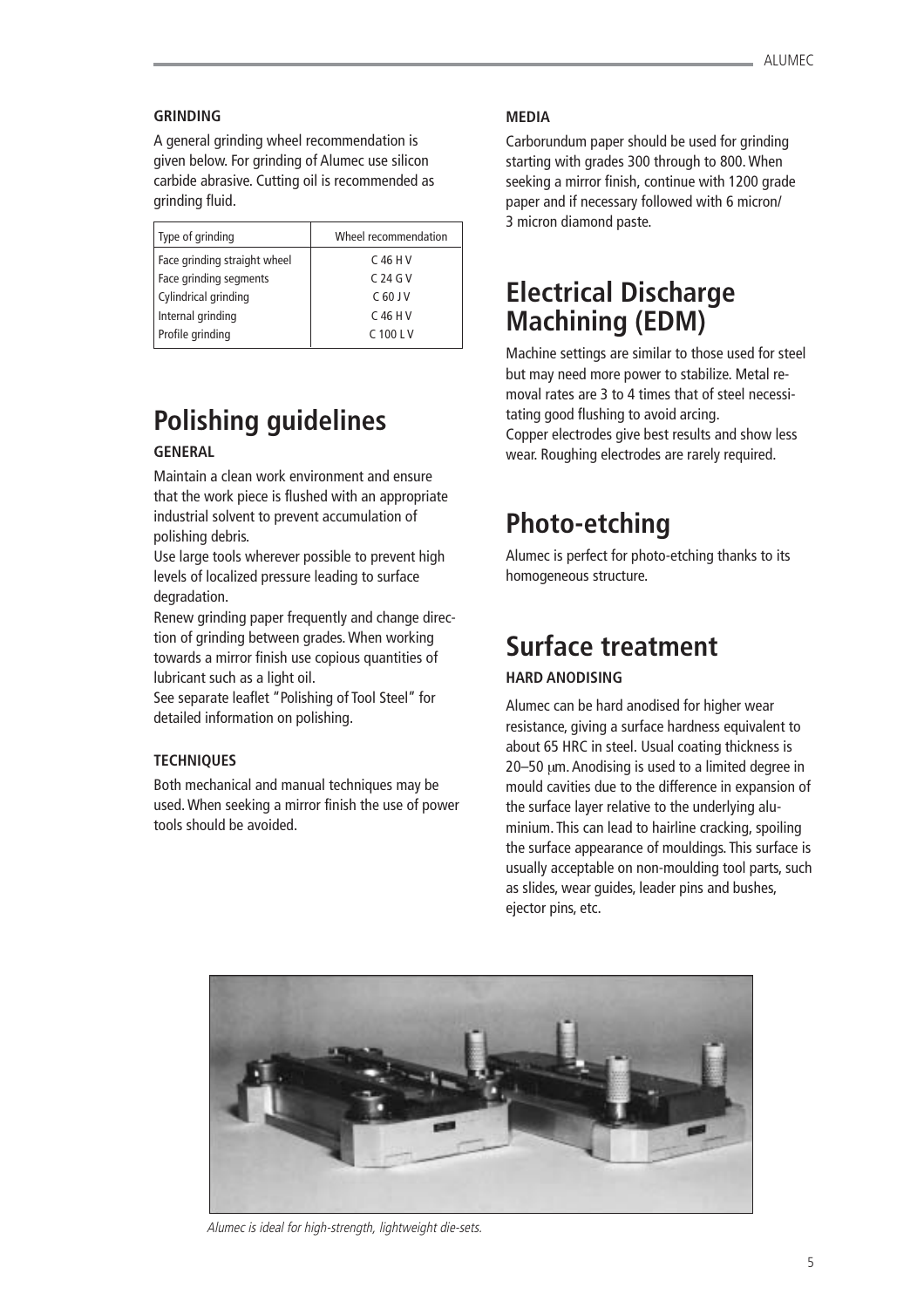The anodising will cause dimensional changes in the workpiece, and allowance should, therefore, be made. Increase in dimension is about 50% of the oxide layer thickness. The oxide layer may be impregnated with PTFE to reduce adhesion of the plastic.

### **HARD CHROME PLATING**

Hardness levels up to and equivalent to 80 HRC are possible using processes which have been developed for aluminium alloys. Plated layer thickness is typically 0,1–0,2 mm (0,004" to 0,008").

### **CHEMICAL NICKEL PLATING**

Hardness levels equivalent to 50 HRC are possible. Plated layer thickness is typically 0,03–0,1 mm (0,001"–0,004") whilst adhesion and corrosion resistance are generally superior to a chrome plated finish.

## **Repair welding**

Alumec may be repair welded using either Metal Inert Gas (MIG) or Tungsten Inert Gas (TIG) processes, though TIG is not recommended for large scale repairs.

### **GENERAL GUIDELINES**

Equipment: 400 Amps rating, Wire Feed Motor 7,5–10 m/min (25–33 f.p.m.) (compared to 3,7 m/min [12 f.p.m.] for steel). Welding wire: AA5356 (Al 5% Mg), AA5556A (Al 5,2% Mg) or AA5087 (Al 4,5% MgMnZr). MIG 1,6 mm (0,063 in.) diameter. TIG 2,4–3,2 mm (0,095–0,126 in.).



Alumec tool

Pre-weld preparation: Vertical faces should be machined to an angle and surfaces to be welded, degreased. Oxide layer must then be removed using rotary wire brushing and welding carried out within eight hours.

Pre-heating: Pre-heat to 50–130°C (120–270°F) to offset the chilling effect and high thermal conductivity of Alumec. Maximum metal temperature during welding should not exceed 200°C (390°F) in order to avoid cracking after welding.

## **Further information**

Contact your nearest Uddeholm representative for more information about aluminium and special steels for tools.